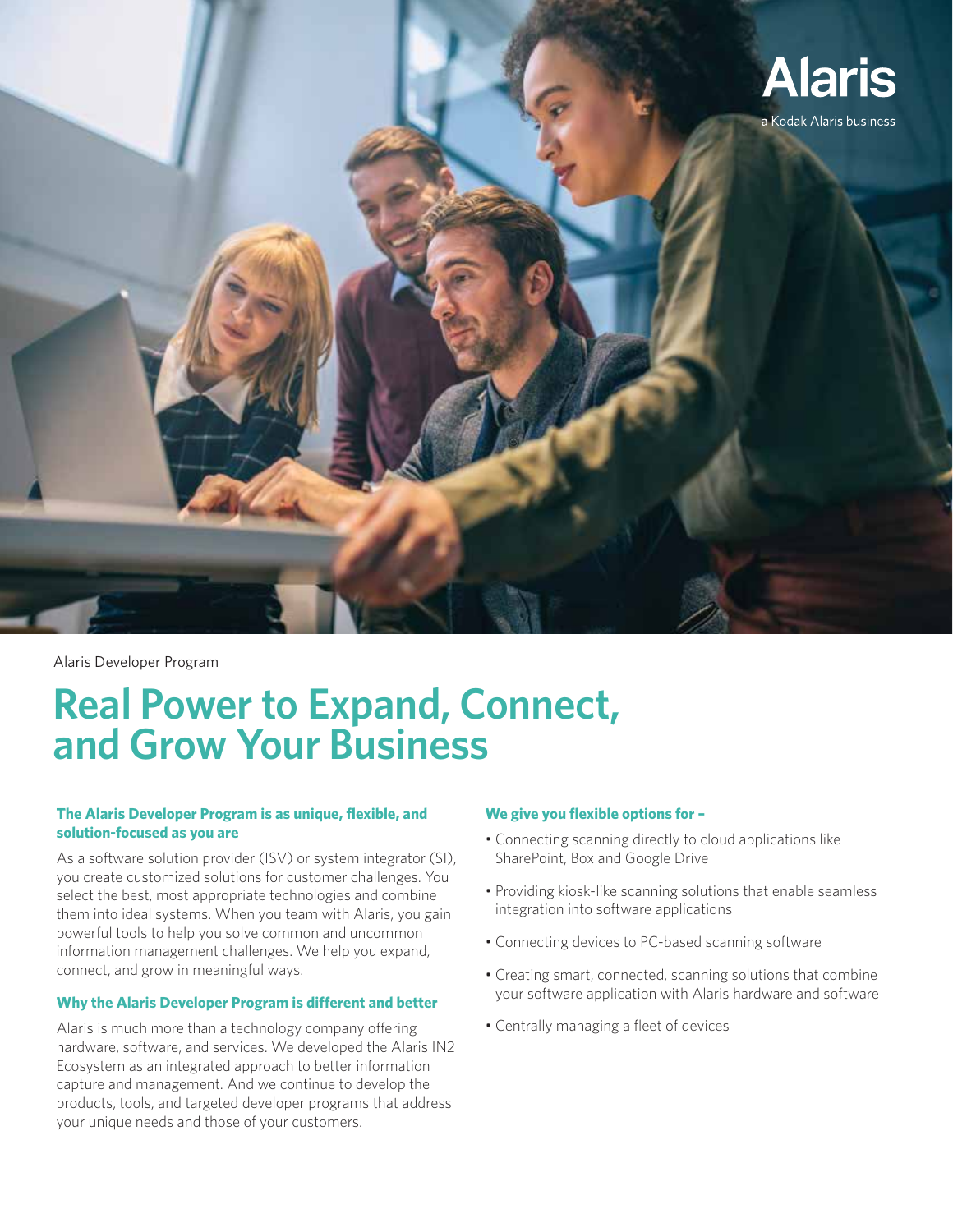# **Redefining the concept and value of team work**

To grow with you, we have to get to know you (and vice versa). To transform good intentions into real advantages, we go beyond typical spiff or bonus programs to learn about your specific areas of expertise and how our assets and ideas can help take your business further.

Here's a brief summary of some of the advantages, support, and incentives available.

#### **Strong technical support**

- Technical support and access to technical tool kits, including development code for integration, NFR licenses, etc.
- Extensive technical training
- Three Steps to Success Implementation process designed for the INfuse Smart Connected Scanning Solution
- Use-case development and requirements gathering for Proof of Concept creation
- Library of FAQs and documentation
- Access to pre-released devices

#### **New connections for smarter, connected and scalable capture**

The INfuse Smart Connected Scanning Solution is a standalone, network-connected, enterprise-grade scanning solution that sits at the front edge of your processes and integrates directly into line of business systems. The sooner data is captured, the sooner organizations can understand and use it. Customers become more productive and more efficient with tasks that in the past may have taken days to complete – due to a lack of information or waiting for information to arrive – now reduced to hours.

Now your customers can onboard content directly into business processes and receive real-time acknowledgement at the point of scanning. Thanks to immediate exception notifications, missing forms, signatures, and other crucial information can be caught

and corrected instantly, saving money and improving the customer experience.

#### **Explore a very intelligent solution**

Driverless and pc-less, the INfuse Solution is designed to efficiently onboard document content into a business process. The solution consists of Alaris hardware and software, along with your application, providing simplified setup and optimized content onboarding into business applications.

This intelligent solution is supported by a robust development program, including a bi-directional API, automated device set-up tools, workflow configurations, and technical support for your developers.



#### **Extensive co-marketing support**

- Joint events, press relations, custom marketing support and case study creation
- Business Development Funds (BDF)
- Evaluation and seed scanner units
- Incentives for Solution Providers and ISVs selling Alaris products via the Alaris Partner Program
- Special pricing available for bundled solutions

#### **True collaboration**

- Account management and integration team support
- Participation at the annual Alaris Partner Kick-Off Meeting
- Joint business planning
- Event/speaking opportunities, teaming with Alaris at tradeshows, conferences, industry webinars, etc.
- Access to our reseller partner base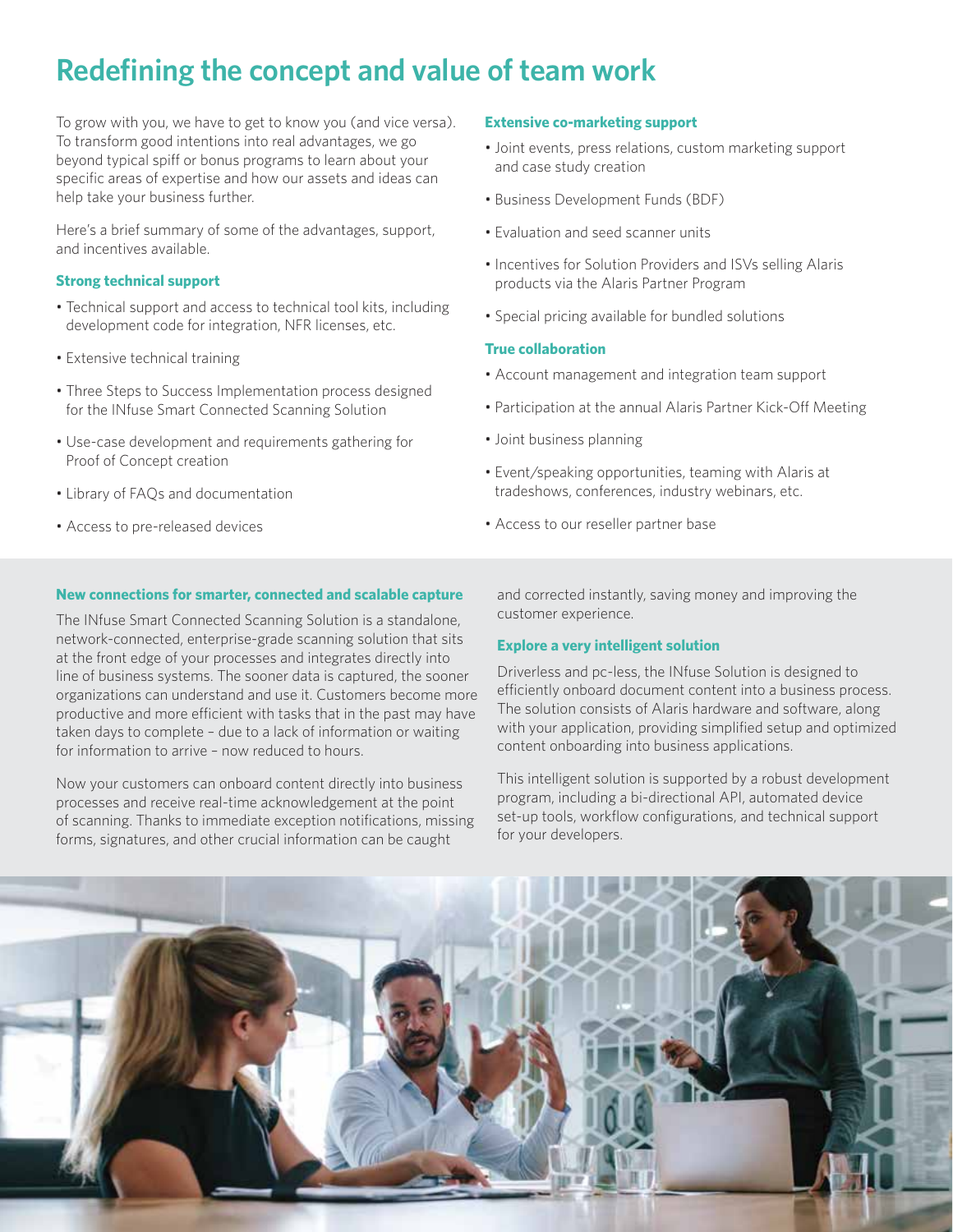

#### **Five key challenge areas and Developer Program solutions**

Here are five areas where digital transformation can create winning outcomes for you and your customers when you partner with Alaris –

- **Mailroom:** When a mailroom is equipped with seamlessly automated workflows to rapidly manage data, the impact on the top line can be huge. Employees have more time to focus on core job functions and time-critical documents move at the speed of business.
- **Customer Onboarding:** Customer onboarding powered by digitized processes and real-time notifications leads to increased customer satisfaction and even higher lifetime value per customer.
- **Accounts Payable:** When extra insight makes Accounts Payable more intelligent and automated, suppliers can serve customers at the right time for their needs.
- **Forms Processing:** Well-architected workflows for form recognition, information extraction, and quality assurance remove bottlenecks to success and accuracy and save significant amount of time.
- **Records Management:** Digital records management offers many advantages over paper solutions, including the ability to synchronize information, increase security, and quickly access critical documents.

At Alaris, we are dedicated to commitment and investment for success together – yours and ours. To explore all the possibilities and expand, connect, and grow with us, click here.

#### **Explore the benefits of teaming up with Alaris**

#### **Grow Your Reach**

Expand your solution offerings with Alaris' robust portfolio of hardware, software and services

#### **Deliver Seamless Integration**

Streamline and automate business processes with flexible and reliable solutions and services

#### **Secure Your Future**

Create long-term relationships by delivering capture solution expertise and profitable end-to-end solutions